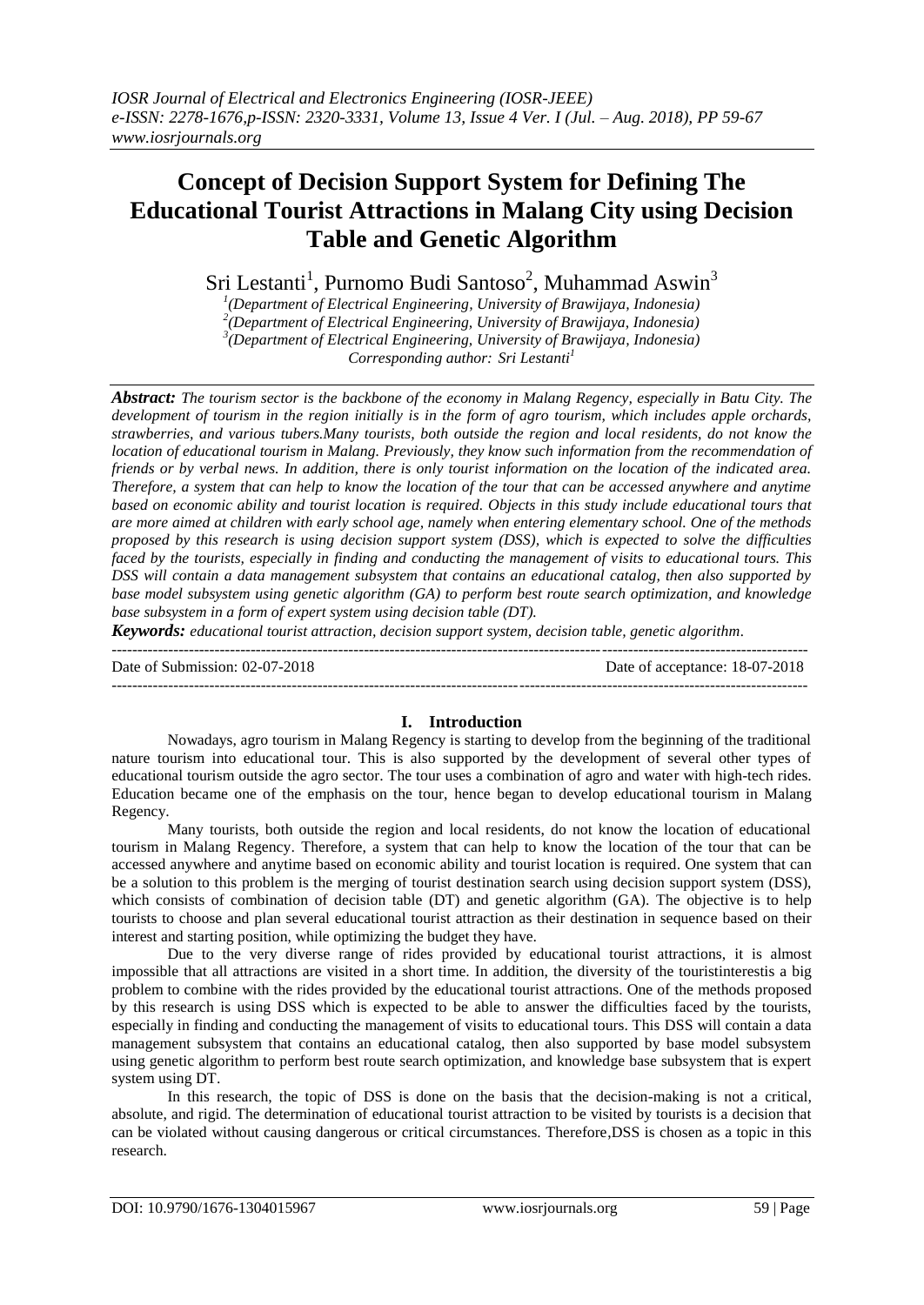The knowledge base subsystem is an expert system (ES) using the DT method. DT is a table describing a complex condition that can be used as a tool in decision-making. DT selection is aimed at obtaining the ease of implementation of IF-THEN structure that can be determined by the user of the system with an infinite combination[1]. DT is used to determine the list of educational tourist destinations based on tourists' location[2].

GA is a search technique within computer science to find an approximate solution for optimization and search problems. GA is a special class of evolutionary algorithms using techniques inspired by evolutionary biology such as inheritance, mutation, natural selection, and recombination (crossover)[3]. In this study, GA is used for the optimization of route determination of educational tourist destinations in accordance with its location and the criteria that have been given in the previous DT structure.

In this case, research and development is needed using DT and GA to assist tourists in determining the order of educational tour visits based on their wish, their location, and their budget.Given all the above factors, it is necessary to build a prototype of DSS development with knowledge base subsystem, data management subsystem, base model subsystem and user interface subsystem using DT and GA to provide educational tour decision support to travelers using web applications. The resulting application is expected to be accessible by tourists using both laptop and mobile (mobile phones and tablets) so it will be ideal applied in the form of web applications.

# **II. Theoretical Basis**

#### **Decision Support System**

Decision support system (DSS) is a system based on interactive computer, which assists the decision makers to use data and several models to solve unstructured problems[4]. DSS combines human resources (experts) and computers to improve decision quality. DSS consists of several components:

- 1. Data Management, which includes database contains relevant data for various situations and is managed by RDBMS.
- 2. Model Management, which includes financial model, statistical, management of science, or other qualitative models, therefore can provide ability for analysis and software management to the system.
- 3. Communication, which user can communicate and request command to the DSS through this subsystem.
- 4. Knowledge Base, as an additional subsystem that supports other subsystems or acts as stand-alone component[5].

#### **Decision Table**

Decision tables (DT) are a concise visual representation for specifying which actions to perform depending on given conditions. They are algorithms whose output is a set of actions. The information expressed in decision tables could also be represented as decision trees or in a programming language as a series of if-thenelse and switch-case statements[1].

DT, especially when coupled with the use of a domain-specific language, allow developers and policy experts to work from the same information, the DT themselves. Tools to render nested if statements from traditional programming languages into decision tables can also be used as a debugging tool. DT have proven to be easier to understand and review than code, and have been used extensively and successfully to produce specifications for complex systems[1].

#### **Genetic Algorithm**

In computer science and operations research, a genetic algorithm (GA) is a meta-heuristic inspired by the process of natural selection that belongs to the larger class of evolutionary algorithms. GA are commonly used to generate high-quality solutions to optimization and search problems by relying on bio-inspired operators such as mutation, crossover and selection[3].

In a GA, a population of candidate solutions (called individuals, creatures, or phenotypes) to an optimization problem is evolved toward better solutions. Each candidate solution has a set of properties (its chromosomes or genotype) which can be mutated and altered; traditionally, solutions are represented in binary as strings of 0s and 1s, but other encodings are also possible.Once the genetic representation and the fitness function are defined, a GA proceeds to initialize a population of solutions and then to improve it through repetitive application of the mutation, crossover, inversion and selection operators[3].

#### **Relational Database Management System**

A relational database management system (RDBMS) is a database management system (DBMS) based on the relational model invented by Edgar F. Codd at IBM's San Jose Research Laboratory. Most databases in widespread use today are based on his relational database model[6].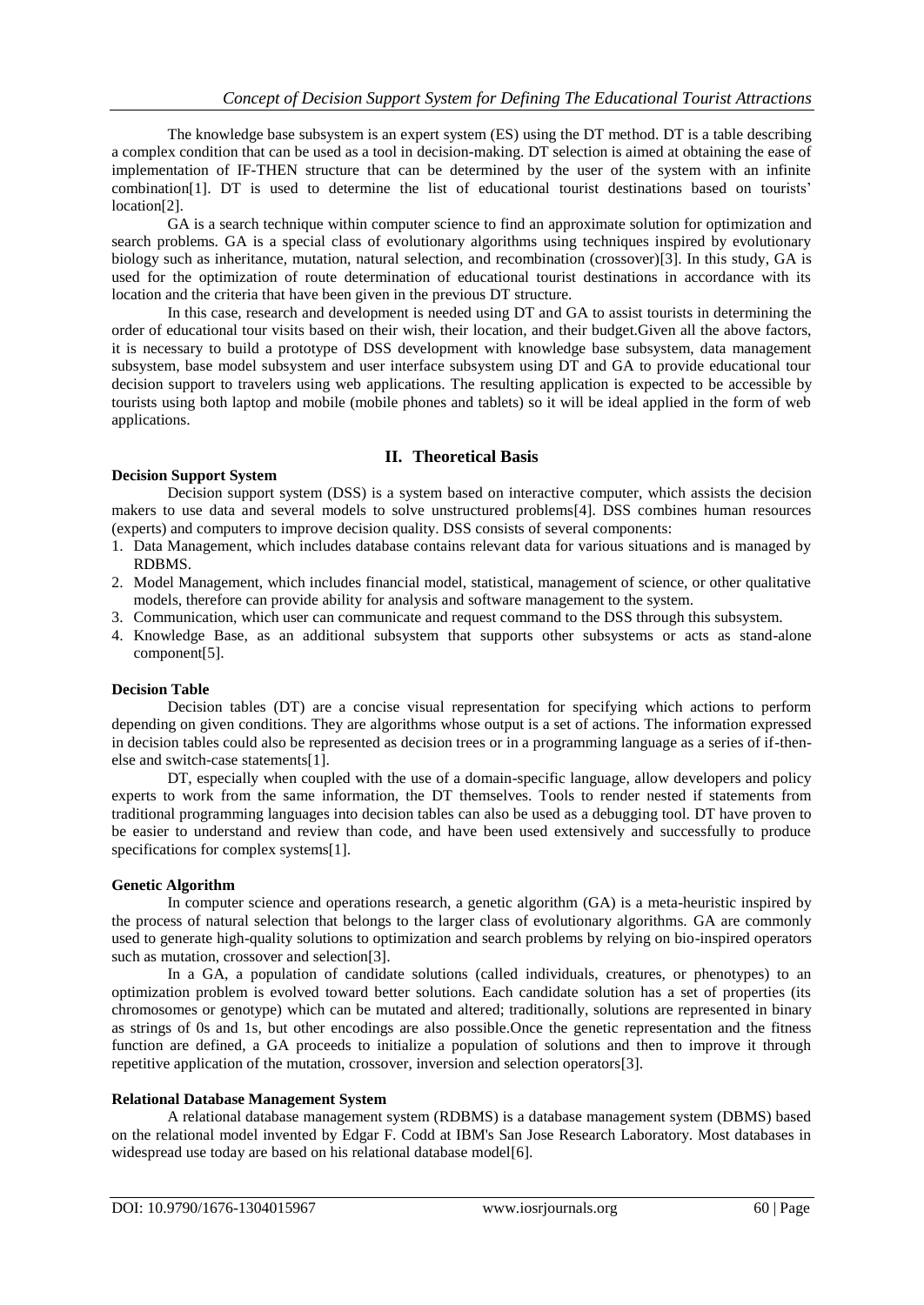RDBMSs have been a common choice for the storage of information in databases used for financial records, manufacturing and logistical information, personnel data, and other applications since the 1980s. Relational databases have often replaced legacy hierarchical databases and network databases because they were easier to implement and administer. Nonetheless, relational databases received continued, unsuccessful challenges by object database management systems in the 1980s and 1990s, (which were introduced in an attempt to address the so-called object-relational impedance mismatch between relational databases and objectoriented application programs), as well as by XML database management systems in the 1990s. However, due to the expanse of technologies, such as horizontal scaling of computer clusters, NoSQL databases have recently begun to peck away at the market share of RDBMSs[6].

# **III. Method of Research**

Method of research used in this study is design and development of an application prototype. The concept of problem solving, algorithms, and data structures have been discussed previously, as the discussion is focused on prototype development. Figure 1 describes the flowchart of this prototype development.



**Fig. 1**. The step sequences of the research methodology.

This research begins with problem analysis, followed by the collecting of the tour data, which focused on educational tourist attractions. The next step is to design the study framework, consisting of graph model, decision table model, and genetic algorithm. Based on the designed framework, as shown in Figure 2, a web application is then developed. Finally, this study is finished by testing the application into various parameters.

# **Problem Analysis**

As variables of this research defined in advance, analysis to the variables will be done, i.e.:

- 1. The tourists' budget;
- 2. Current location of the tourists;
- 3. Database of educational touristattraction; and
- 4. Database of rules for educational tourist destinations based on budget and current location, in the form of decision table.

Meanwhile, the tourists have several parameters, which sent by their mobile devices, such as:

- 1. Personal details;
- 2. Wish list;
- 3. Financial budget; and
- 4. Current location provided by GNSS receiver onboard.

The system in this study will be build using decision table and genetic algorithm. Decision table will be used for storing expert data, while genetic algorithm will optimize the permutation generation of educational touristattraction visitation sequence.

# **Tour Data Retrieval**

At this stage, the educational touristattraction data will be retrieved with several key components, including tour costs, tourist rides, tourist attraction locations, paths between tourist attractions,and transportation costs.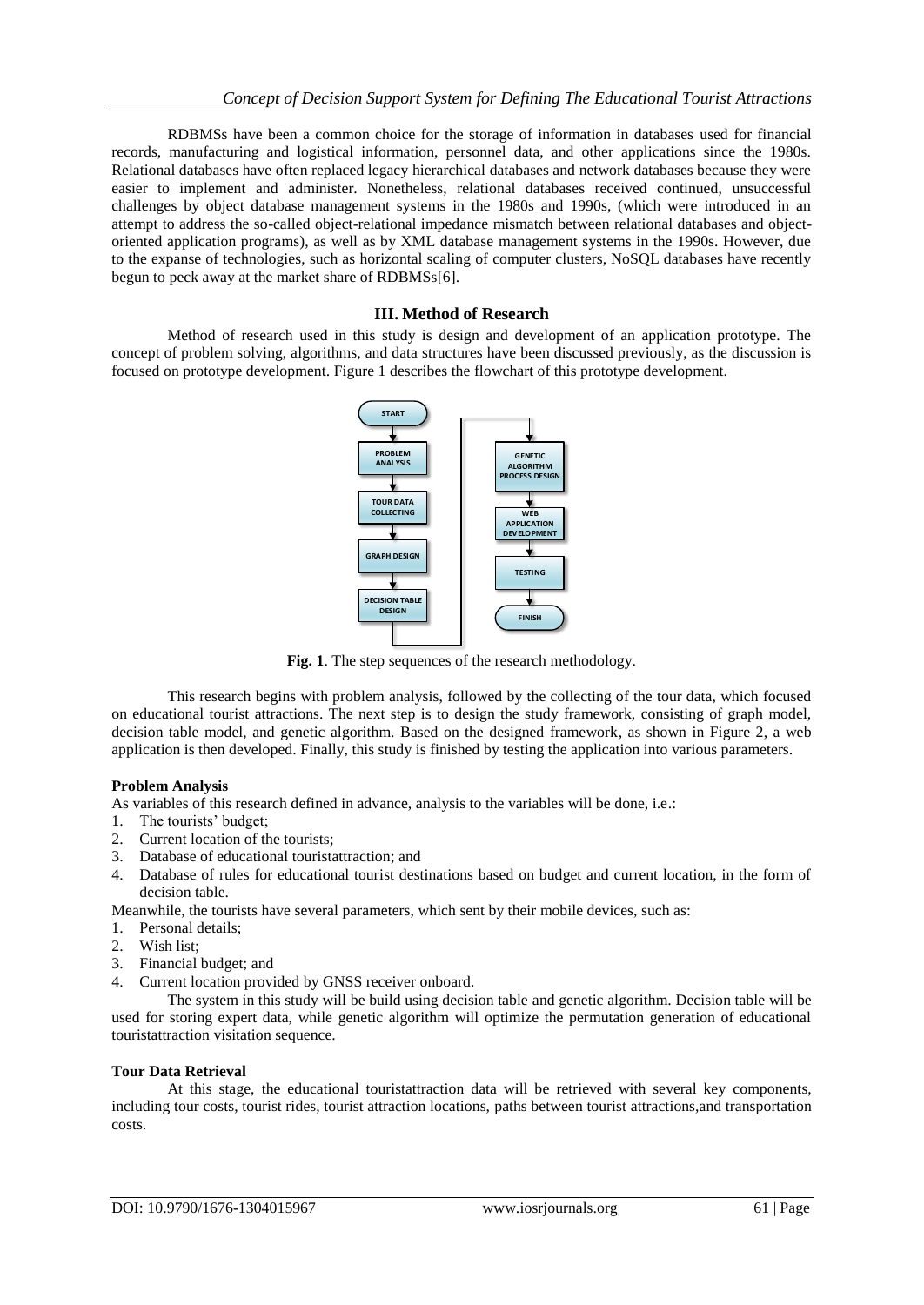

**Fig. 2.** The overall system framework.

# **Design of Decision Table, Graph, and Genetic Algorithm**

The concept of designing DSS for providing educational tour of Malang tourism to tourists consists of data management subsystem, base model, and knowledge base. In the data management subsystem, presented metadata used for data storage of educational tourism in Malang. In addition to the storage of educational data master data, there is also a data storage details of the list of rides contained in the educational tourists attractions.

The section designed in this knowledge base subsystem is DT to receive data in the form of a list of rules that include:

- 1. Identity rules;
- 2. Rule name;
- 3. List conditions and operators between existing conditions (can be AND or OR); and
- 4. List of decisions, which are the most relevant educational tourism location for tourists.

In the knowledge base subsystem, the structure of the DT will be established. This structure uses four entity tables that use relational databases.

The section designed on the base model subsystem is the design of the representation of the tourist object and the path that is formed. In this design, there are two main types of data that are filled in:

- 1. Data node, as the point of educational tourist attraction. This data is identification of educational tourist point, followed by some related information, such as description of educational object, geographical coordinates, vehicle accessibility, related images, and ticket price (cost or rate).
- 2. Path data, which is the path formed between two vertices, and there are related information, such as description of the road, distance, the name of the road, the type of road, the type of vehicle that can pass through it, the related images, and the direction of the road.

# **Development of Web Application**

The development of prototype programs will be performed using desktop-based application programs and using locally accessed MySQL database. A series of timers and watch variables will be placed in each process to determine the performance of the process performed and will be displayed at test time.

# **Testing**

The last stage of the research is to conduct a series of useful tests to observe the outcome of the route and the timing of the tourist visit when the input given is changed by sampling 10 kinds of tourist data. This testing stage is performed using actual mobile devices. In the mobile device, the location is determined using GNSS emulation so that there is no need to move physically when tested. The testing process will be done by displaying the results of the timer and watch variables in each process. Figure 2 shows the system framework to test.

Test results will show how much the alternative route and time of tourist visit in accordance with existing tourist data. The suitability of the tourists, the total time of visit, the number of attractions visited, and the rest of the budget is a parameter that will appear on the test to be compared with the level of customer satisfaction. In addition, the test will show the result of space state and time calculation.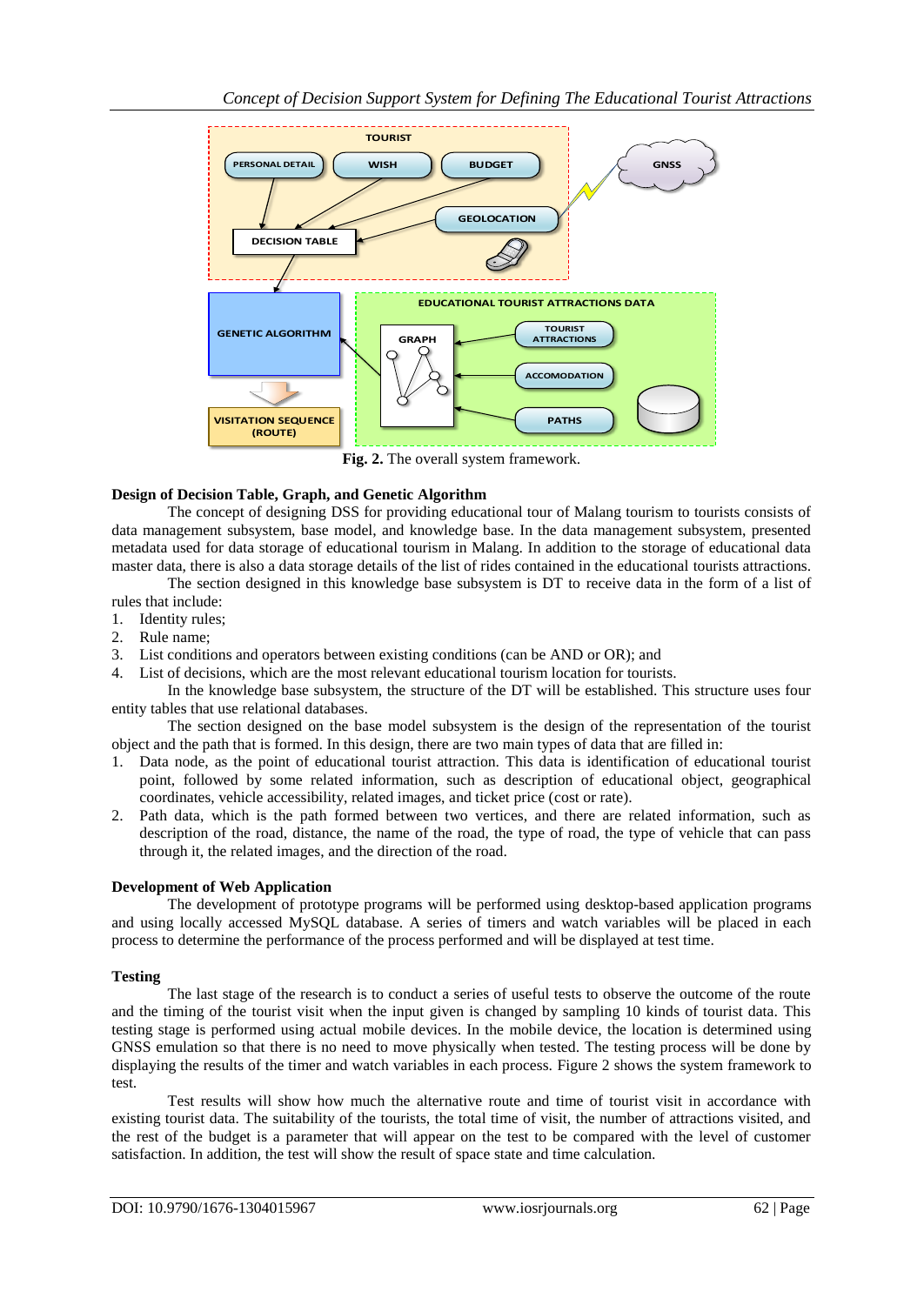# **IV. Results And Discussions**

#### **Educational Tourist Attractions Data Filling**

In this phase, a composite of educational tourist attraction data would be filled, which consists of tourist attraction sites data, tourist rides, and path between sites. The tourist attraction sites must be filled first, followed by tourist rides as their facilities inside. The path between sites would be filled the last, complete with the distance and charge for various transportation modes.

# **Decision Table Rules Setups**

Map of Malang Regency<sup>[7]</sup>with sectored outline is shown in Figure 3, where the limitation is done by approximation (approach) to reduce the complexity of the drawing area formed. From these restrictions, ultimately formed the division of sectors represented in rectangles to simplify the conditions on DT.

Figure 3 is a map of Malang Regency that has been divided into nine sectors. Due to having to follow improper geographical shapes split into rectangular sectors, it is specific to sector 4 and sector 6 taken each with two rectangles. Here is the division of areas by sector that has been determined:

- 1. Sector 1, covering Ngantang, Kasembon, and part of Pujon.
- 2. Sector 2, an area of Batu City, which includes: Bumiaji at its center; Junrejo, Dau, and Karangploso in the east-south; Songgoriti and part of Pujon to the west; to Cangar area in the north.
- 3. Sector 3, is a Singosari area, which includes Malang City to the north, Singosari, and Lawang.
- 4. Sector 4, which is the area of Gunung Kawi, includes Wagir and Wonosari.
- 5. Sector 5, the main area of Malang City, including some Wagir, some Tajina, and Pakisaji.
- 6. Sector 6, which is East Malang area, includes Pakis, Tumpang, Poncokusumo, and Jabung.
- 7. Sector 7, namely Southwest Malang area, covering Kepanjen, Sumber Pucung, Kalipare, Pagak, and Bantul.
- 8. Sector 8 is the area of South Malang, covering Gondanglegi, Pagelaran, Gedangan, until Sumbermanjing.
- 9. Sector 9, which covers the areas of Wajak, Dampit, Tirtoyudo, and Ampel Gading.



**Fig. 3**. The sector partition of Malang Regency, based on Malang Regency Map[7].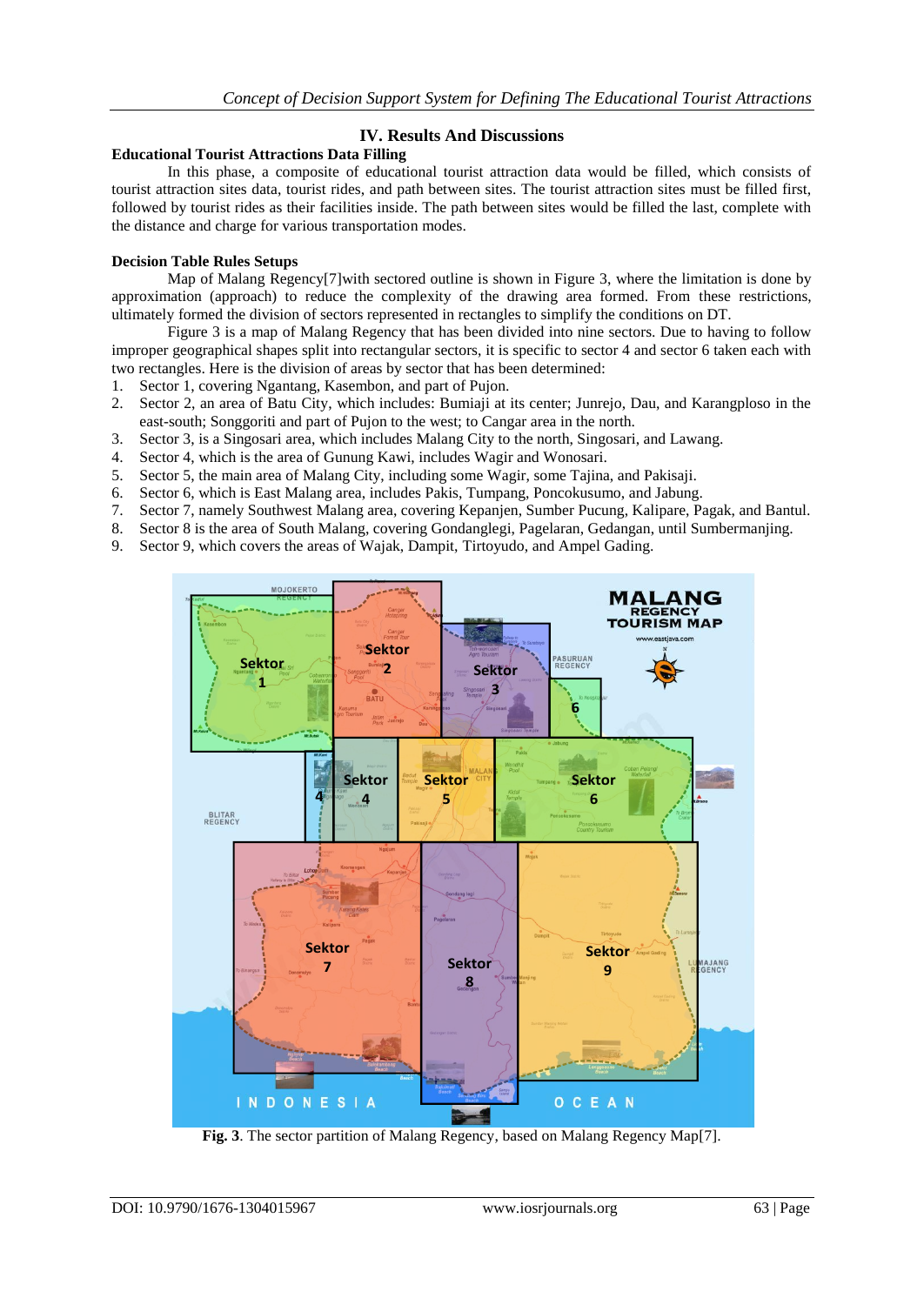#### **Model Base Design Process**

In this study, the base model is designed with details such as:

- 1. Selection of rules on DT according to the location of tourists on GNSS recipients.
- 2. Selection of DT decision result, that is list of educational tourism destination, by cutting the list of educational attractions that will be visited based on the desire of the type of rides from tourists, then based on tourism budget.
- 3. Sequence of route of educational tourism destination with lowest transportation cost, complete (generation using permutation based on lexicograph) if the number of educational attractions is less than eight, or done using GA optimization (generation with random way) if the number of tourist attraction education is more than equal to eight. The number of routes formed is limited to 10,000 routes (9,010 routes to be precised). The best route will be cut if the budget of tourist transportation is not sufficient.

The first model base is the algorithm for obtaining decision support on the list of educational attractions that can be visited based on the geographical location of current tourists. The main input provided is the geographical location of the travelers obtained from GNSS recipients on their devices.

The second model base is an algorithm to perform the selection of decision results that have been obtained from the previous DT. Decisions that have been obtained are all educational attractions that can be visited and have been sorted based on the cost of visits ranging from the cheapest to the most expensive, which must be selected based on:

- 1. The desire of tourists to the type of rides that are available in the tourist attraction of education.
- 2. Budget tours are available on tourists.

The third model base is an algorithm for arranging the route sequence of educational tour visits after a list of educational attractions has been established. The order of visits is formed in one of two ways:

- 1. Route sequence search with complete permutation, using algorithm based on lexicographic order. This is done when the number of educational attractions that formed previously ranging from two to seven points. For seven points, the number of route sequences is 5,040 permutations.
- 2. Route sequence searching and optimization assisted using genetic algorithm, with the maximum permutation requirement of route sequence is 9,010. This is done when the number of educational attractions that formed previously is seven points or more. For seven points, the number of route sequences is 5,040 permutations.

#### **User Interfaces**

As a medium for access, an interface (user interface) is used for administrators and users (travelers).

Administrators access the system on multiple user interfaces, among which are:

- 1. Filling the data management, which is a list of educational attractions, a list of rides available in every tourist attraction, and a list of roads between educational attractions.
- 2. Filling the knowledge base, i.e. the rules on the DT each containing a set of conditions and the set of decisions.

All user interfaces are web-based, and optimized for charging using a desktop or laptop computer.

- Tourists as users access the system on multiple user interfaces, among them are:
- 1. Fill in registration (registration) that aims to get data about the name, number of family members included, and initial wish list.
- 2. Make a request to the system to find the route of educational tour, while recharging the family members included (if not filled it will be used initial data), wish list (if not filled it will be used initial data), budget tour, transportation budget, and mode of transportation. Tourist positions will be automatically extracted from GNSS recipients.

# **Testing Result**

The system test is performed with a combination of scenarios as follows:

- 1. The starting point of tourists (simulated as obtained from GNSS receiver) varies from nine sectors.
- 2. The wish list of rides varies from two to fifteen kinds.
- 3. The mode of transportation varies between regular public transport, motorcycle taxi, online car, motorcycle taxi, and private vehicles.
- 4. The budget of tourists for the cost of visits educational attractions, which vary between IDR 500,000 to IDR 5,000,000 (assuming carrying two adults and two children).
- 5. The tourist budget for transportation costs varies from IDR 500,000 to IDR 5,000,000 (assuming two adults and two children and various modes of transportation).

Table 1 shows the test scenarios performed, with the result parameters being the number of iterations and the time required by the server to perform calculations until an educational route decision is made. In addition, it will also show the number of educational attractions visited and the number of deductions based on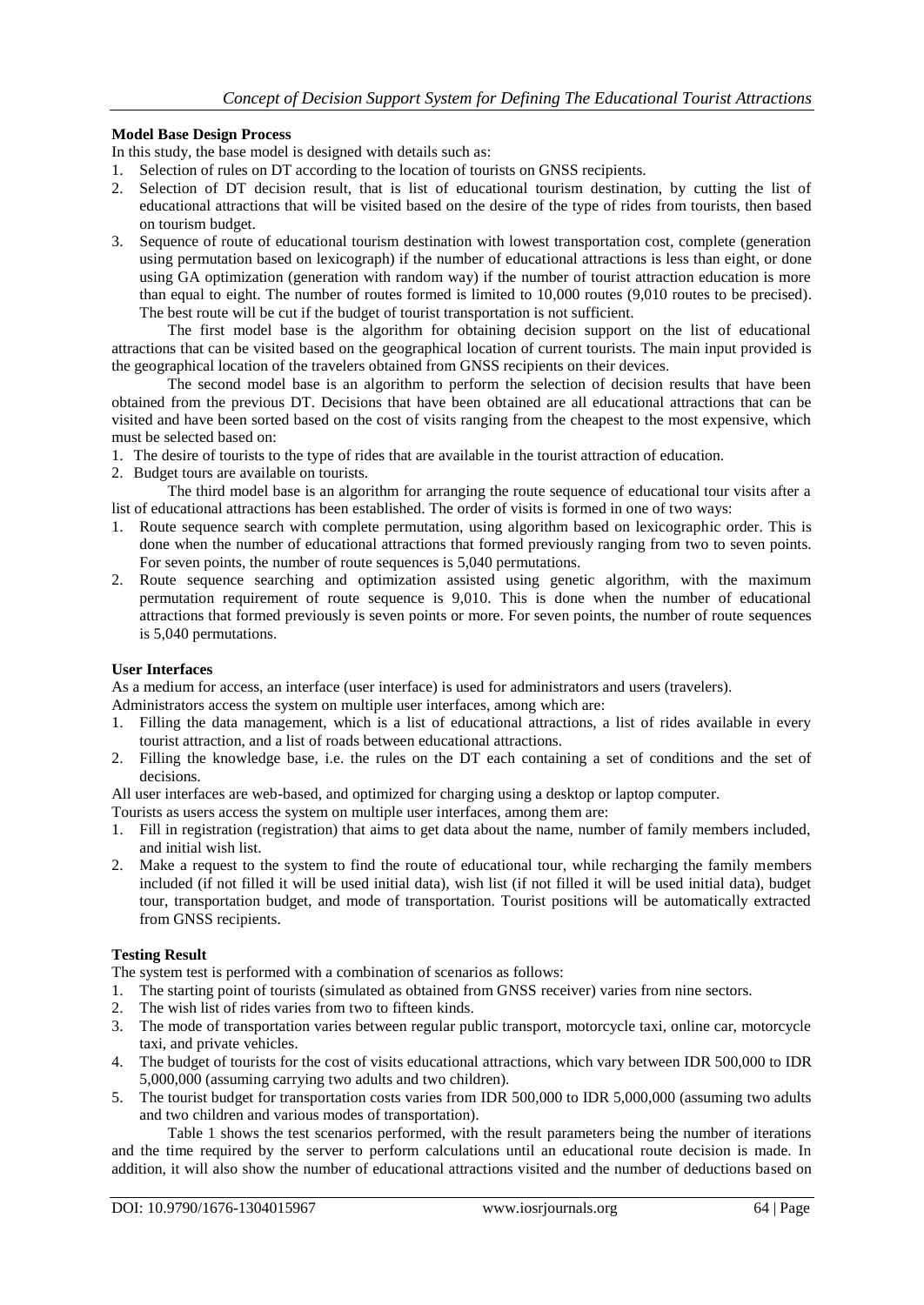budget tours and budget transport. The maximum number of maximal iterations tolerated on the server is 9,010 times; while the maximum time for each calculation until the decision is made to tourists is 500 milliseconds.

After obtaining the test results, it can be concluded that the use of restrictions based on iterations does not automatically limit the time of calculation. This is because every time an iteration process takes varying calculations, especially in a crossover process involving random numbers. While in the process of data retrieval on DT (decisions based on sector) has a fairly high performance, which is caused by the number of rules, conditions, and decisions are relatively small when compared with the search for the sequence of educational tourist visit routes.

| <b>Table 1:</b> Systemtesting scenario. |                                      |                 |                                |                              |                                   |  |  |  |  |
|-----------------------------------------|--------------------------------------|-----------------|--------------------------------|------------------------------|-----------------------------------|--|--|--|--|
| No.                                     | <b>Starting</b><br>Point<br>(Sector) | <b>Wishlist</b> | of<br>Mode<br><b>Transport</b> | <b>Tour</b><br><b>Budget</b> | <b>Transport</b><br><b>Budget</b> |  |  |  |  |
| 1                                       | 5                                    | $\overline{c}$  | Taxibike                       | 500,000                      | 500,000                           |  |  |  |  |
| $\overline{2}$                          | 5                                    | 5               | <b>Online Taxibike</b>         | 1,000,000                    | 1,000,000                         |  |  |  |  |
| $\overline{\mathbf{3}}$                 | 5                                    | 10              | Public Tranportation           | 2,500,000                    | 1,500,000                         |  |  |  |  |
| $\overline{4}$                          | 5                                    | 15              | <b>Online Taxi</b>             | 3,000,000                    | 3,000,000                         |  |  |  |  |
| 5                                       | 5                                    | 15              | Online Taxi                    | 5,000,000                    | 5,000,000                         |  |  |  |  |
| 6                                       | $\overline{5}$                       | 15              | Private Car                    | 5,000,000                    | $\theta$                          |  |  |  |  |
| 7                                       | $\overline{2}$                       | $\overline{2}$  | Taxibike                       | 500,000                      | 500,000                           |  |  |  |  |
| 8                                       | $\overline{2}$                       | 5               | <b>Online Taxibike</b>         | 1,000,000                    | 1,000,000                         |  |  |  |  |
| 9                                       | $\overline{2}$                       | 10              | <b>Public Tranportation</b>    | 2,500,000                    | 1,500,000                         |  |  |  |  |
| 10                                      | $\overline{2}$                       | 15              | <b>Online Taxi</b>             | 3,000,000                    | 3,000,000                         |  |  |  |  |
| 11                                      | $\overline{2}$                       | 15              | Online Taxi                    | 5,000,000                    | 5,000,000                         |  |  |  |  |
| 12                                      | $\overline{2}$                       | 15              | Private Car                    | 5,000,000                    | $\theta$                          |  |  |  |  |
| 13                                      | $\overline{\mathbf{3}}$              | $\overline{c}$  | Taxibike                       | 500,000                      | 500,000                           |  |  |  |  |
| 14                                      | 3                                    | 5               | <b>Online Taxibike</b>         | 1,000,000                    | 1,000,000                         |  |  |  |  |
| 15                                      | $\overline{\mathbf{3}}$              | 10              | <b>Public Tranportation</b>    | 2,500,000                    | 1,500,000                         |  |  |  |  |
| 16                                      | $\overline{\mathbf{3}}$              | 15              | <b>Online Taxi</b>             | 3,000,000                    | 3,000,000                         |  |  |  |  |
| 17                                      | $\overline{\mathbf{3}}$              | 15              | <b>Online Taxi</b>             | 5,000,000                    | 5,000,000                         |  |  |  |  |
| 18                                      | $\overline{\mathbf{3}}$              | 15              | Private Car                    | 5,000,000                    | $\theta$                          |  |  |  |  |
| 19                                      | 6                                    | $\overline{c}$  | Taxibike                       | 500,000                      | 500,000                           |  |  |  |  |
| 20                                      | 6                                    | 5               | <b>Online Taxibike</b>         | 1,000,000                    | 1,000,000                         |  |  |  |  |
| 21                                      | 6                                    | 10              | Public Tranportation           | 2,500,000                    | 1,500,000                         |  |  |  |  |
| 22                                      | 6                                    | 15              | Online Taxi                    | 3,000,000                    | 3,000,000                         |  |  |  |  |
| 23                                      | 6                                    | 15              | <b>Online Taxi</b>             | 5,000,000                    | 5,000,000                         |  |  |  |  |
| 24                                      | 6                                    | 15              | Private Car                    | 5,000,000                    | $\overline{0}$                    |  |  |  |  |
| 25                                      | $\mathbf{1}$                         | 15              | Private Car                    | 5,000,000                    | $\overline{0}$                    |  |  |  |  |
| 26                                      | $\overline{4}$                       | 15              | Private Car                    | 5,000,000                    | $\overline{0}$                    |  |  |  |  |
| 27                                      | $\overline{7}$                       | 15              | Private Car                    | 5,000,000                    | $\overline{0}$                    |  |  |  |  |
| 28                                      | 8                                    | 15              | Private Car                    | 5,000,000                    | $\overline{0}$                    |  |  |  |  |
| 29                                      | 9                                    | 15              | Private Car                    | 5,000,000                    | $\boldsymbol{0}$                  |  |  |  |  |
|                                         |                                      |                 |                                |                              |                                   |  |  |  |  |

Table 1 shows the testing scenario for the system developed.

The test was performed with real server connected to internet, laptops, and real mobile devices. The internet connection of the mobile devices can be interchangeable between data packet and public hot spots. The internet connection of mobile devices will not affect the testing result as long as the stabile connection occurs. Table 2 shows the testing result under the above scenario.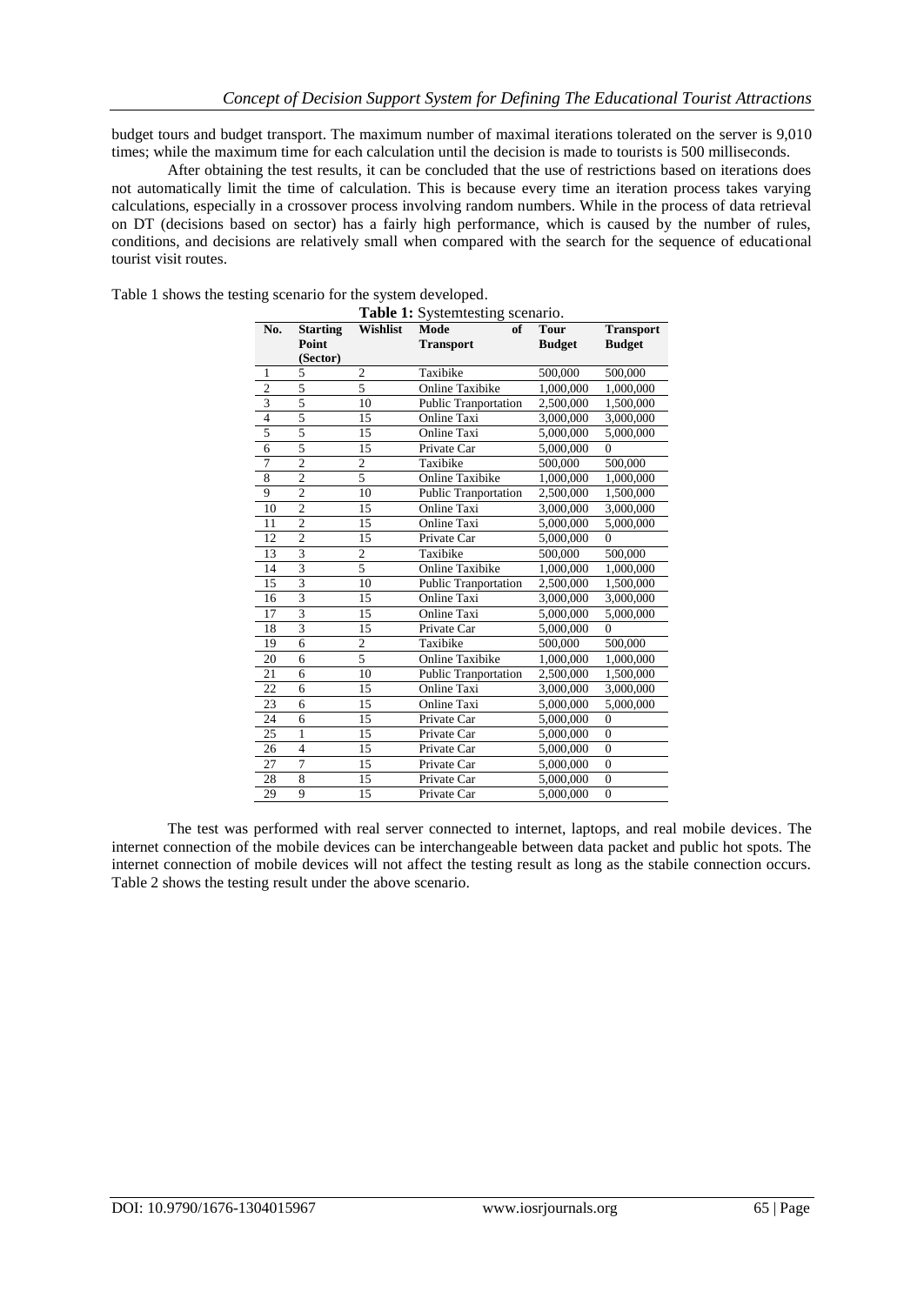| <b>Table 2:</b> Systemtesting result. |                 |                |                             |               |                  |                   |                    |  |  |  |
|---------------------------------------|-----------------|----------------|-----------------------------|---------------|------------------|-------------------|--------------------|--|--|--|
| No.                                   | <b>Starting</b> | Wishlist       | Mode<br>of                  | <b>Tour</b>   | <b>Transport</b> | <b>Number</b>     | <b>Calculation</b> |  |  |  |
|                                       | Point           |                | <b>Transport</b>            | <b>Budget</b> | <b>Budget</b>    | Of                | Time (ms)          |  |  |  |
|                                       | (Sector)        |                |                             |               |                  | <b>Iterations</b> |                    |  |  |  |
| 1                                     | 5               | $\sqrt{2}$     | Taxibike                    | 500,000       | 500,000          | 6                 | $\Omega$           |  |  |  |
| $\overline{2}$                        | $\overline{5}$  | $\overline{5}$ | <b>Online Taxibike</b>      | 1.000.000     | 1,000,000        | 9010              | 218                |  |  |  |
| 3                                     | 5               | 10             | <b>Public Tranportation</b> | 2,500,000     | 1,500,000        | 9010              | 266                |  |  |  |
| $\overline{4}$                        | $\overline{5}$  | 15             | Online Taxi                 | 3,000,000     | 3,000,000        | 9010              | 265                |  |  |  |
| 5                                     | 5               | 15             | Online Taxi                 | 5,000,000     | 5,000,000        | 9010              | 281                |  |  |  |
| 6                                     | $\overline{5}$  | 15             | Private Car                 | 5,000,000     | $\Omega$         | 9010              | 249                |  |  |  |
| $\overline{7}$                        | $\overline{2}$  | $\overline{c}$ | Taxibike                    | 500,000       | 500,000          | 6                 | 16                 |  |  |  |
| 8                                     | $\overline{2}$  | $\overline{5}$ | <b>Online Taxibike</b>      | 1,000,000     | 1,000,000        | 9010              | 219                |  |  |  |
| 9                                     | $\overline{c}$  | 10             | <b>Public Tranportation</b> | 2,500,000     | 1,500,000        | 9010              | 312                |  |  |  |
| 10                                    | $\overline{2}$  | 15             | <b>Online Taxi</b>          | 3,000,000     | 3,000,000        | 9010              | 343                |  |  |  |
| 11                                    | $\overline{2}$  | 15             | Online Taxi                 | 5,000,000     | 5,000,000        | 9010              | 375                |  |  |  |
| 12                                    | $\overline{2}$  | 15             | Private Car                 | 5,000,000     | $\Omega$         | 9010              | 358                |  |  |  |
| 13                                    | 3               | $\mathfrak{2}$ | Taxibike                    | 500,000       | 500,000          | 6                 | $\Omega$           |  |  |  |
| 14                                    | $\overline{3}$  | 5              | <b>Online Taxibike</b>      | 1,000,000     | 1,000,000        | 720               | 16                 |  |  |  |
| 15                                    | $\overline{3}$  | 10             | <b>Public Tranportation</b> | 2,500,000     | 1,500,000        | 9010              | 156                |  |  |  |
| 16                                    | $\overline{3}$  | 15             | Online Taxi                 | 3,000,000     | 3,000,000        | 9010              | 187                |  |  |  |
| 17                                    | $\overline{3}$  | 15             | Online Taxi                 | 5,000,000     | 5,000,000        | 9010              | 187                |  |  |  |
| 18                                    | $\overline{3}$  | 15             | Private Car                 | 5,000,000     | $\Omega$         | 9010              | 187                |  |  |  |
| 19                                    | $\overline{6}$  | $\overline{c}$ | Taxibike                    | 500,000       | 500,000          | 24                | $\overline{0}$     |  |  |  |
| 20                                    | 6               | $\overline{5}$ | <b>Online Taxibike</b>      | 1,000,000     | 1,000,000        | 120               | 16                 |  |  |  |
| 21                                    | 6               | 10             | <b>Public Tranportation</b> | 2,500,000     | 1,500,000        | 9010              | 172                |  |  |  |
| 22                                    | 6               | 15             | Online Taxi                 | 3,000,000     | 3,000,000        | 9010              | 156                |  |  |  |
| 23                                    | 6               | 15             | <b>Online Taxi</b>          | 5,000,000     | 5.000,000        | 9010              | 187                |  |  |  |
| 24                                    | 6               | 15             | Private Car                 | 5,000,000     | $\Omega$         | 9010              | 172                |  |  |  |
| 25                                    | 1               | 15             | Private Car                 | 5,000,000     | $\theta$         | 9010              | 203                |  |  |  |
| 26                                    | $\overline{4}$  | 15             | Private Car                 | 5,000,000     | $\theta$         | 9010              | 203                |  |  |  |
| 27                                    | $\overline{7}$  | 15             | Private Car                 | 5,000,000     | $\Omega$         | 9010              | 93                 |  |  |  |
| 28                                    | 8               | 15             | Private Car                 | 5,000,000     | $\Omega$         | 5040              | 281                |  |  |  |
| 29                                    | 9               | 15             | Private Car                 | 5,000,000     | $\theta$         | 5040              | 250                |  |  |  |

#### **Testing Analysis**

As shown in Table 2, the testing suggests that in increasing of the wishes result in increasing number of iterations. The calculation time is also proportional to the tourist wishes. However, the same number of iteration results a slightly different in calculation time. It shows that the constant genetic algorithm process requires various time, since the acquisition of chromosomes between parents involves random variables. Generally, the number of iterations can be limited at exactly 9,010 times, while the calculation time can only be limited by time-out constraint. In the testing above, maximum calculation time of 375 milliseconds can be achieved.

#### **V. Conclusion**

Three conclusions have been obtained from this research. First, the several components of DSS have been constructed and composed into single prototype, i.e. data of educational tourist attractions as data management, geographical sector selections as knowledge base, and permutation for route generation with assistance of genetic algorithm. Second, the prototype has been developed in the form of web application;hence, it can be easily accessed from desktop, laptop, or mobile platform. Third, the prototype shows a good testing result, thanks to maximum iteration limit to make a consistent performance.

#### **References**

- [1]. D. L. Fisher, "Data, Documentation, and Decision Table," Comm ACM, vol. 9, no. 1, pp. 26-31, 1966.
- [2]. H. W. Buana dan Sudarmawan, "Aplikasi Sistem Informasi Geografis sebagai Media Informasi Lokasi Wisata dan Kuliner di Yogyakarta Menggunakan PHP, MySQL, dan Google Map," Jurnal STMIK AMIKOM, 2011.

[3]. M. Mitchell, An Introduction to Genetic Algorithms, Cambridge: MIT Press, 1996.

- [4]. S. Kusrini, Konsep dan Aplikasi Sistem Pendukung Keputusan, Yogyakarta: Penerbit Andi, 2007.
- [5]. I. Subakti, Sistem Pendukung Keputusan (Decision Support System), Surabaya: Jurusan Teknik Informatika, Fakultas Teknologi Informasi, Institut Teknologi Sepuluh Nopember, 2002.
- [6]. S. Sumanthi and S. Esakkirajan, Fundamentals of Relational Database Management Systems, Springer, 2008.
- [7]. EastJava.com, "Peta Wisata Kabupaten Dan Kota Malang," 26 02 2018. [Online]. Available: http://www.eastjava.com/tourism/malang/ina/map.html.
- [8]. S. Dana, P. B. Santoso dan D. J. D. H., "Sistem Pendukung Keputusan Pengobatan Penderita Diabetes Menggunakan Integrasi Decision Table dan Algoritma Genetika," EECCIS, Vol. 6, No. 1, pp. 17-22, 2012.
- [9]. S. Fachrurrazi, "Penerapan Algoritma Genetika dalam Optimasi Pendistribusian Pupuk di PT Pupuk Iskandar Muda Aceh Utara," TECHSI, pp. 47-66, 2007.
- [10]. Y. Hulu, "Pembangunan Database Destinasi Pariwisata Indonesia Pengumpulan dan Pengolahan Data Tahap I," Comtech, Vol. 5, No. 2, pp. 798-809, 2014.